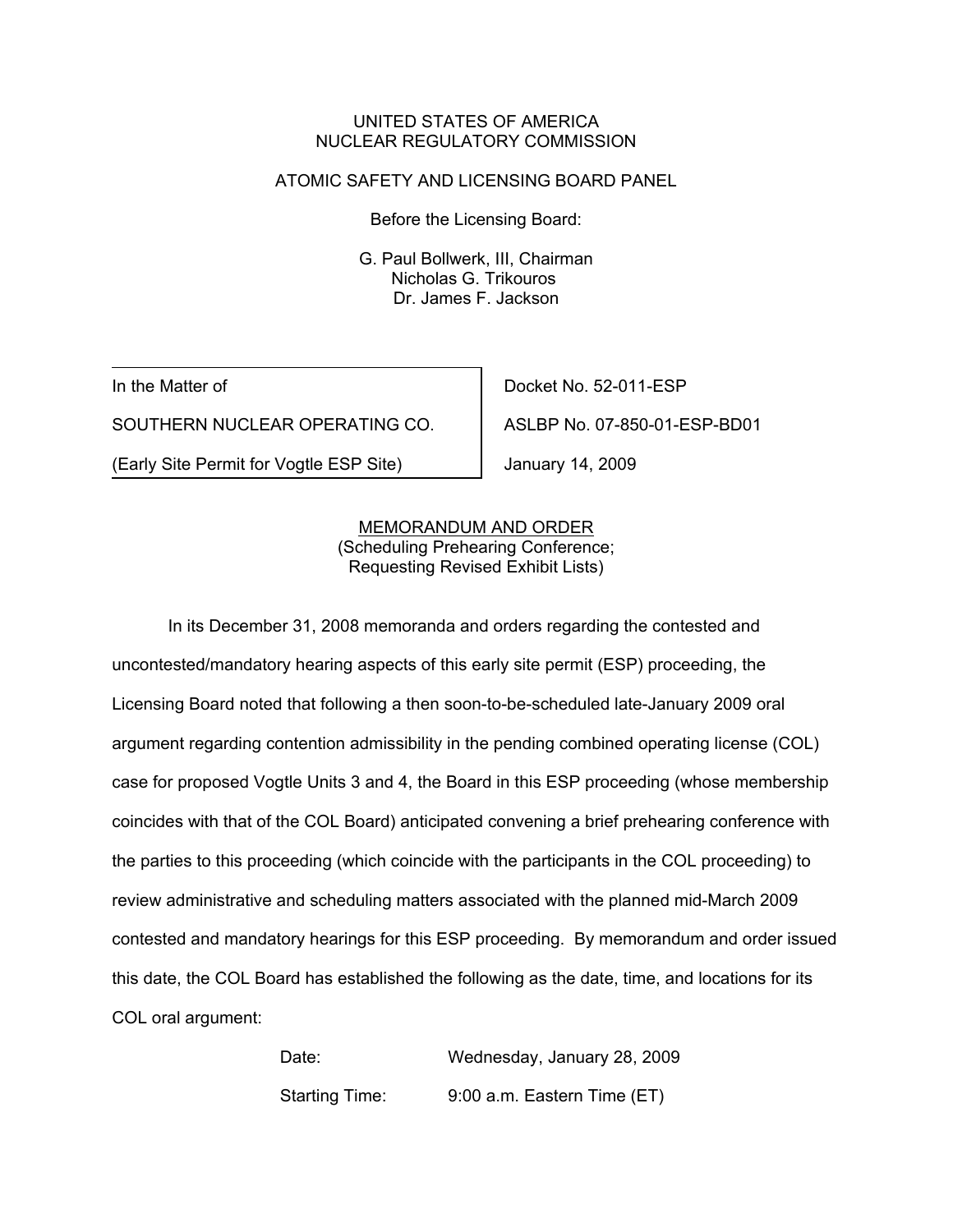Locations: Atomic Safety and Licensing Board Panel Hearing Room Room T-3B45 Third Floor, Two White Flint North Building 11545 Rockville Pike Rockville, Maryland

and

NRC Main Conference Room Room 24T20 Twenty-Fourth Floor, Sam Nunn Atlanta Federal **Center** 61 Forsyth Street, SW Atlanta, Georgia

The COL Board indicated it will preside over its prehearing conference from the Panel's Rockville, Maryland hearing room, with counsel for applicant Southern Nuclear Operating Co. (SNC) and the NRC staff participating from the Panel's Rockville facility, while counsel for Joint Petitioners (who is also counsel for Joint Intervenors<sup>1</sup> in this proceeding) will participate via videoconference from the agency's Region II conference room in Atlanta. Members of the public may attend at either location.

In accord with this Board's December 31 issuances, immediately following the completion of the January 28 COL oral argument, it will convene a prehearing conference with the parties to this ESP proceeding at the same locations. This ESP prehearing conference, which also is open to the public, is to discuss scheduling and administrative matters regarding the planned mid-March 2009 contested and uncontested/mandatory hearing sessions. If any of the parties have agenda items for the ESP prehearing conference, they should advise the Board and the other parties by E-Filing submission on or before Wednesday, January 21, 2009.

<sup>&</sup>lt;sup>1</sup> Joint Intervenors include the Center for a Sustainable Coast, Savannah Riverkeeper, Southern Alliance for Clean Energy, Atlanta Women's Action for New Directions, and Blue Ridge Environmental Defense League.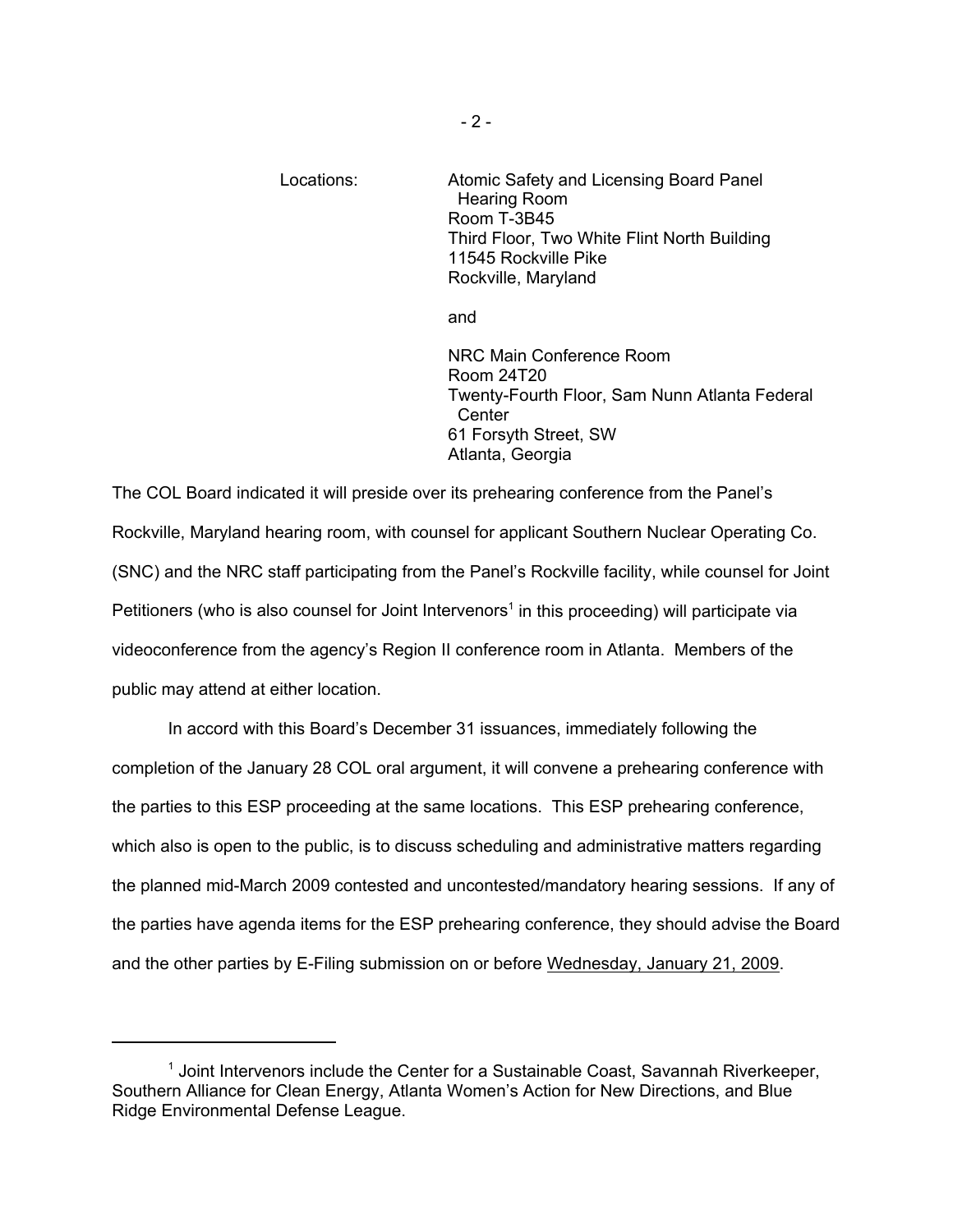Additionally, in conformity with the provisions of the Board's December 15, 2008 memorandum and order regarding an exhibit list and the template included as Attachment A to that order, on or before Wednesday, January 21, 2009, Joint Intervenors should provide Board law clerk Wen Bu (e-mail address: wen.bu@nrc.gov) with a revised electronic copy (preferably in Word format) of their prefiled exhibit list that includes a completed column that reflects the witness/witness panel with which each of their prefiled exhibits is associated.<sup>2</sup> Also, on or before that date, the staff should provide a revised exhibit list that clarifies whether each of the exhibits proffered in support of their position regarding contention EC 6.0 is sponsored by the staff panel or the United States Army Corps of Engineers panel the staff has named as providing testimony relative to that contention.

It is so ORDERED.

FOR THE ATOMIC SAFETY AND LICENSING BOARD3

*/RA/* 

G. Paul Bollwerk, III **CHAIRMAN** 

Rockville, Maryland

January 14, 2009

 $2$  As the Board's December 15 and 31 orders indicated, these exhibit lists (or any future exhibit lists revisions that may, for instance, incorporate rebuttal information) need not be filed via the E-Filing system. In this regard, because the parties should be aware of the exhibits each is utilizing, the Board is not requiring the exhibit lists be provided to the other parties, although the parties are free to make such an exchange if they wish.

 $3$  Copies of this memorandum and order were sent this date by the agency's E-Filing system to counsel for (1) applicant SNC; (2) Joint Intervenors; and (3) the staff.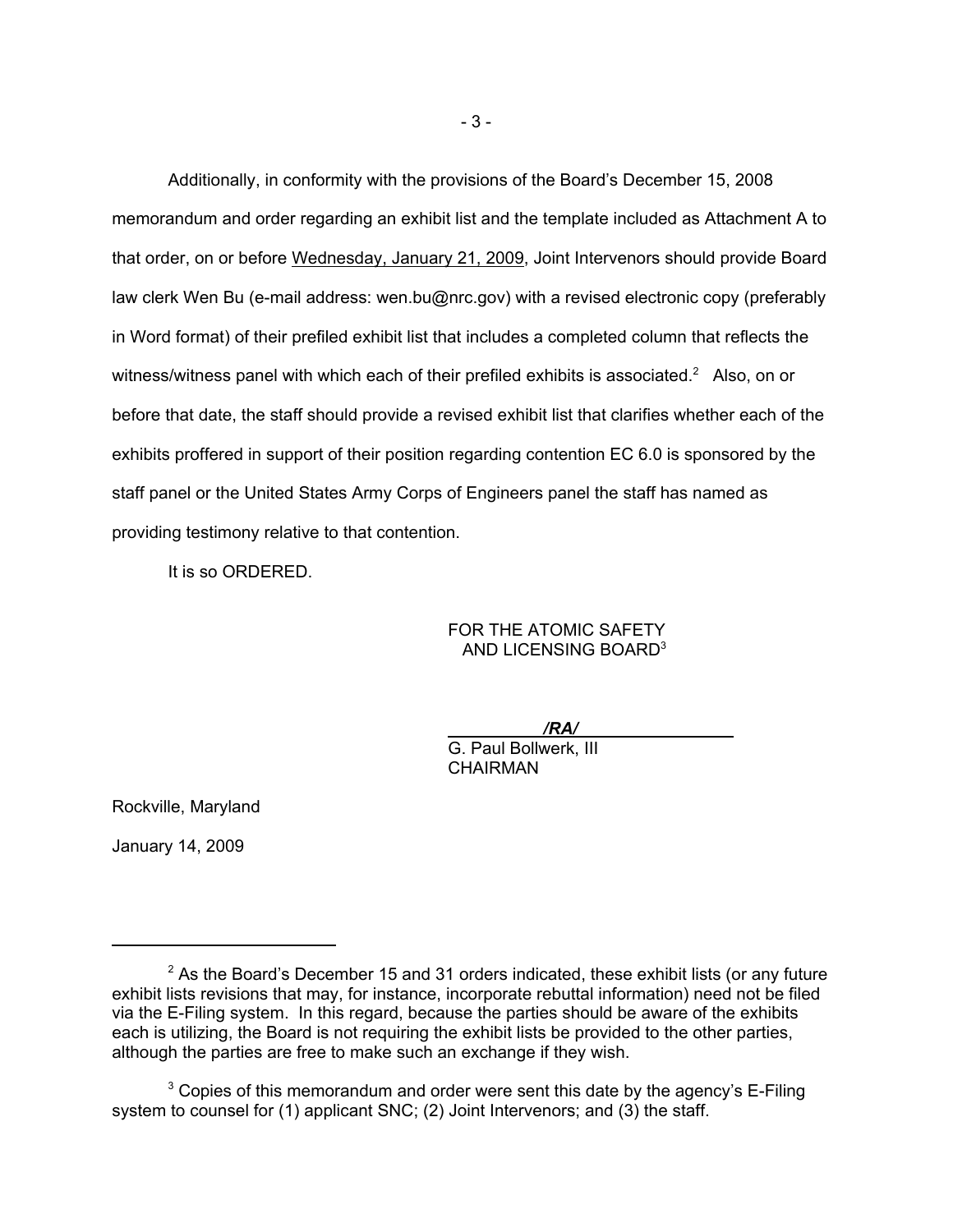#### UNITED STATES OF AMERICA NUCLEAR REGULATORY COMMISSION

In the Matter of (1)

# SOUTHERN NUCLEAR OPERATING (a) Docket No. 52-011-ESP COMPANY )

 $)$ (Early Site Permit for the Vogtle ESP Site) )

 $)$ 

## CERTIFICATE OF SERVICE

I hereby certify that copies of the foregoing LB MEMORANDUM AND ORDER (SCHEDULING PREHEARING CONFERENCE; REQUESTING REVISED EXHIBIT LISTS) have been served upon the following persons by Electronic Information Exchange.

Office of Commission Appellate Adjudication U.S. Nuclear Regulatory Commission Washington, DC 20555-0001 E-mail: ocaamail@nrc.gov

U.S. Nuclear Regulatory Commission Atomic Safety and Licensing Board Panel Mail Stop T-3 F23 Washington, DC 20555-0001

Administrative Judge G. Paul Bollwerk, III, Chair E-mail: gpb@nrc.gov

Administrative Judge Nicholas G. Trikouros E-mail: ngt@nrc.gov

U.S. Nuclear Regulatory Commission Office of the Secretary of the Commission Mail Stop O-16C1 Washington, DC 20555-0001 Hearing Docket E-mail: hearingdocket@nrc.gov

U.S. Nuclear Regulatory Commission Office of the General Counsel Mail Stop O-15D-21 Washington, DC 20555-0001 Kathryn L. Winsberg, Esq. Ann P. Hodgdon, Esq. Patrick A. Moulding, Esq. Jody C. Martin, Esq. Sarah A. Price, Esq. Joseph Gilman, Paralegal E-mail: klw@nrc.gov aph@nrc.gov; patrick.moulding@nrc.gov, jody.martin@nrc.gov; sap1@nrc.gov; jsg1@nrc.gov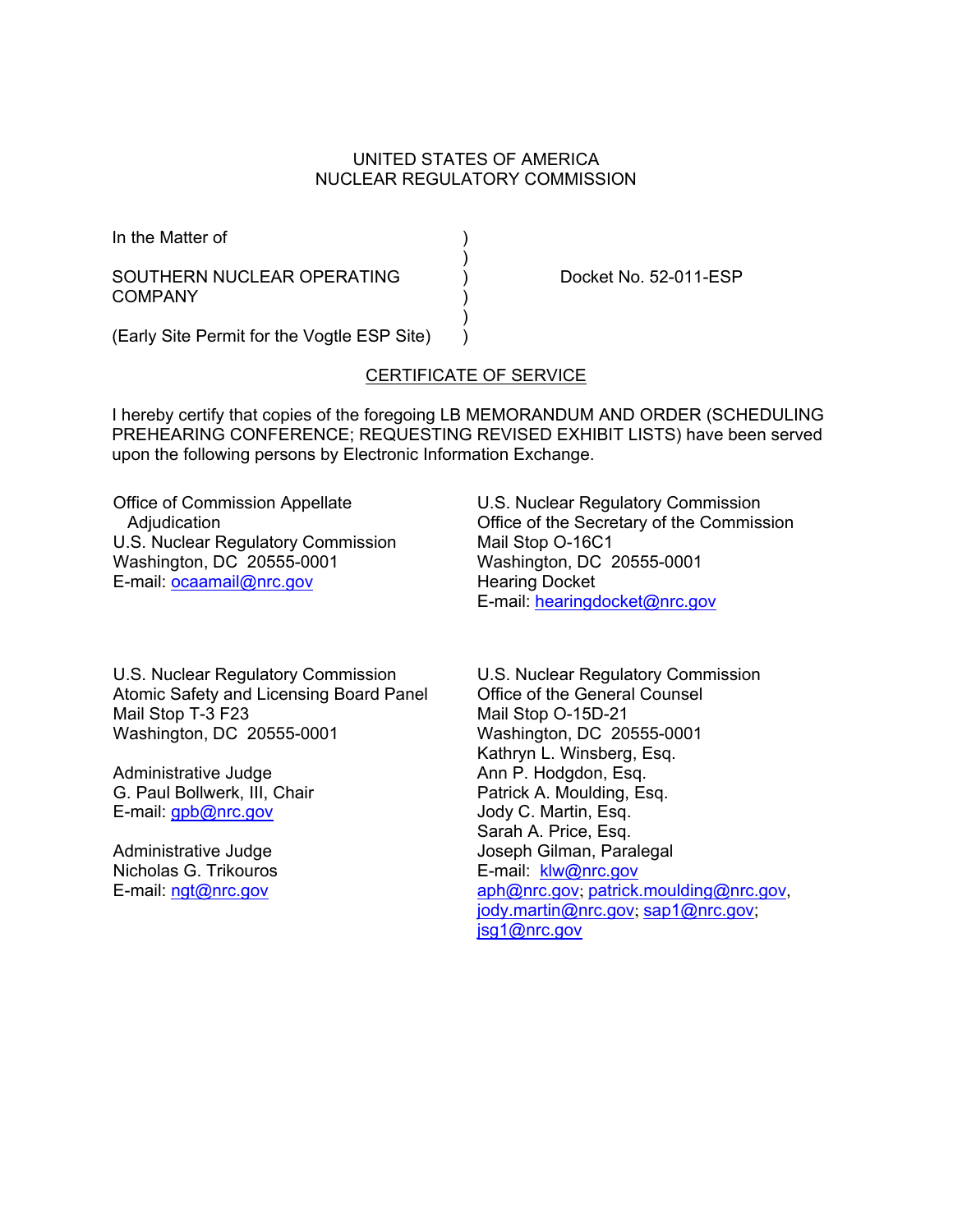Docket No. 52-011-ESP LB MEMORANDUM AND ORDER (SCHEDULING PREHEARING CONFERENCE; REQUESTING REVISED EXHIBIT LISTS)

Administrative Judge James Jackson E-mail: jackson538@comcast.net

Emily Krause, Law Clerk Wen Bu, Law Clerk E-mail: eik1@nrc.gov Wxb3@nrc.gov

Kenneth C. Hairston, Esq. M. Stanford Blanton, Esq. Peter D. LeJeune, Esq. Leslie Garrett Allen, Esq. Balch & Bingham LLP 1710 Sixth Avenue North Birmingham, Alabama 35203-2014 E-mail: kchairston@balch.com; sblanton@balch.com; plejeune@balch.com; lgallen@balch.com

Moanica M. Caston, Esq. Southern Nuclear Operating Company, Inc. 40 Inverness Center Parkway P.O. Box 1295, Bin B-022 Birmingham, AL 35201-1295 E-mail: mcaston@southernco.com

C. Grady Moore, III, Esq. Balch & Bingham, LLP 1901 6TH Avenue, Suite 2600 Birmingham, AL 35203 E-mail: gmoore@balch.com

Kathryn M. Sutton, Esq. Steven P. Frantz, Esq. Paul M. Bessette, Esq. Mary Freeze, Admin. Assist. Morgan, Lewis & Bockius, LLP Co-Counsel for Southern Nuclear Operating Company, Inc. 1111 Pennsylvania Ave., NW Washington, DC 20004 E-mail: ksutton@morganlewis.com sfrantz@morganlewis.com pbessette@morganlewis.com mfreeze@morganlewis.com

Diane Curran, Esq. Harmon, Curran, Spielberg & Eisenberg, L.L.P. 1726 M Street, NW, Suite 600 Washington, DC 20036 E-mail: dcurran@harmoncurran.com